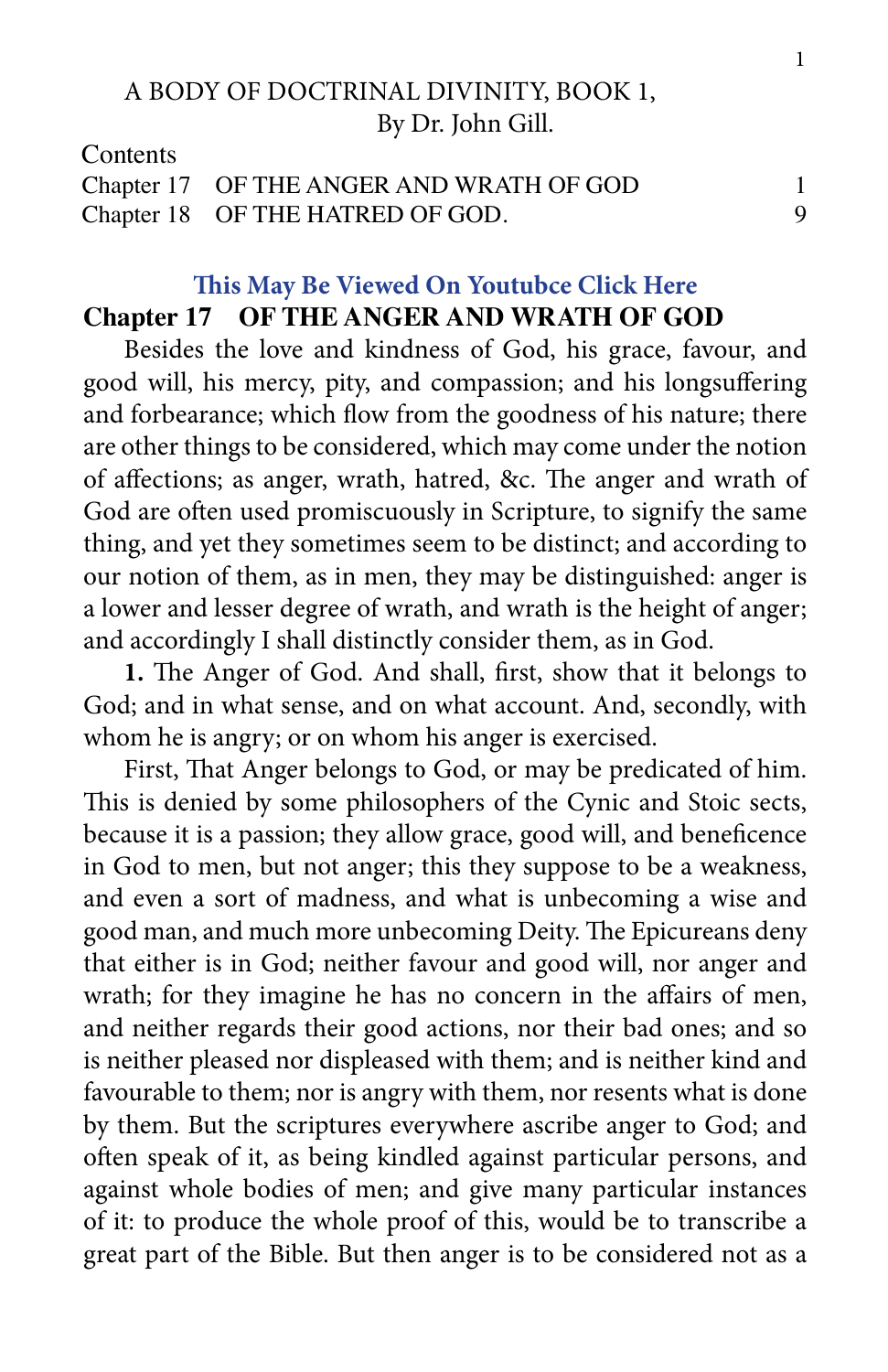## 2 Of THE ANGER AND WROTH OF GOD 3

passion, or affection in God, as it is in men; and especially as it may be defined from the etymology of the Latin word for it "ira", as given by a learned grammarian, deriving it from "ire", "to go"; as if a man, when in anger, goes out of himself; and when he lays it down, returns to himself again; this cannot, in any sense, be ascribed to God: rather it may be, as if it was "ura", and so is "ab urendo", from burning; or rather from the Hebrew word mil which signifies to burn; and the anger of God is compared to fire in Scripture, and is often said to be kindled; but then we are not to imagine, when God is said to be angry, that there is any commotion or perturbation in God's mind; that he is ruffled and discomposed, or that there is any pain or uneasiness in him, as in human minds; so it may be in finite created spirits, but not in an infinite and uncreated one, as God is: and much less is this to be considered as a criminal passion in him, as it too often is in men; for God is a pure and holy being; without iniquity: besides, there may be anger in men without sin; we are exhorted to be angry and sin not, (Eph. 4:26) and it is certain there was anger in the human nature of Christ, in whom there was no sin, nor was he conscious of any, (Mark 3:5) and so there may be in the divine mind, without an imputation of weakness or sin. Anger in God is no other than a disgust with sin, and with sinners, on account of it; it is often said in Scripture, that such and such a thing displeased him, or was evil, and not right in his sight (Num. 11:1; 2 Sam. 11:27; Ps. 60:1; Isa. 59:15). All sin is displeasing to God; he cannot take any pleasure in it, nor look upon it with delight; it is so contrary to his nature, and repugnant to his will, he cannot but have an aversion to it, and an abhorrence of it; and there are some sins more especially which provoke him to anger; as the sins against the first table of the law, particularly idolatry; which, of all sins, is the most provoking to him: since it strikes at his very being, and robs him of his glory; see (Deut. 32:16, 21; Judg. 2:12, 13; 1 King 16:33). Likewise distrust of the power and providence of God, murmuring at it, and complaining of it; which was often the case of the Israelites; and by which they provoked the Lord to anger; so perjury, false swearing, the taking of the name of God in vain, and blasphemy of it; profanation of the Lord's day, and neglect of his word, worship, and ordinances: and not these only, but sins against the second table of the law, are highly

displeasing to God, and resented by him; as disobedience to parents, murder, adultery, theft, false witness, covetousness, and every evil thing (see Isa. 5:24, 25). Now "who knoweth the power of God's anger?" (Ps. 90:11) nothing can resist it, nor stand before it; not rocks and mountains, which are overturned and cast down by it; nor the mightiest monarchs, nor the proudest mortals, nor the stoutest and adamantine hearts; none can stand before God when once he is angry, (Job 9:5, 13; Ps. 76:7; Nah. 1:6).

**lb.** Secondly, The objects of the anger of God, or on whom it is exercised. "God is angry with the wicked every day", (Ps. 7:11) because they are daily sinning against him; their whole lives are one continued series and course of wickedness; all they do is sin; their very actions in civil life, the ploughing of the wicked, is sin; and all their religious services are but "splendida peccata", "shining sins", and so are displeasing to God, and resented by him; their sacrifices, brought with a wicked mind, without a right principle, and a right end, are an abomination to him, (Prov. 21:4, 27) being in the flesh, in an unregenerate state, they cannot please God, nor do the things which are pleasing in his sight; being destitute of the grace of God, and particularly of faith; "without which it is impossible to please him." These, though God is angry with them continually, yet they do not always appear under the visible and public tokens of his resentment; the "rod of God" is not on them; nor are they in trouble, as other men, and have more than heart can wish; oftentimes their families, flocks, and herds, increase; and they spend their days in health, wealth, and pleasure, (Job 21:7-13; Ps. 73:3-12) and seem as if they were the favourites of heaven, and think themselves to be such. But though God is slow to anger, as he is often described, moves slowly to express his anger; yet he will most certainly do it in the issue of things; and though men may promise themselves impunity in sin, and fancy they shall have peace when they walk after the imagination of their evil hearts, and add sin to sin; yet at length God will not spare them; but his anger and jealousy shall smoke against them, and all the curses written in the law shall come upon them, (Deut. 29:19, 20).

Moreover, God is angry with his own special people, holy and good men; we read of his anger being kindled against Aaron and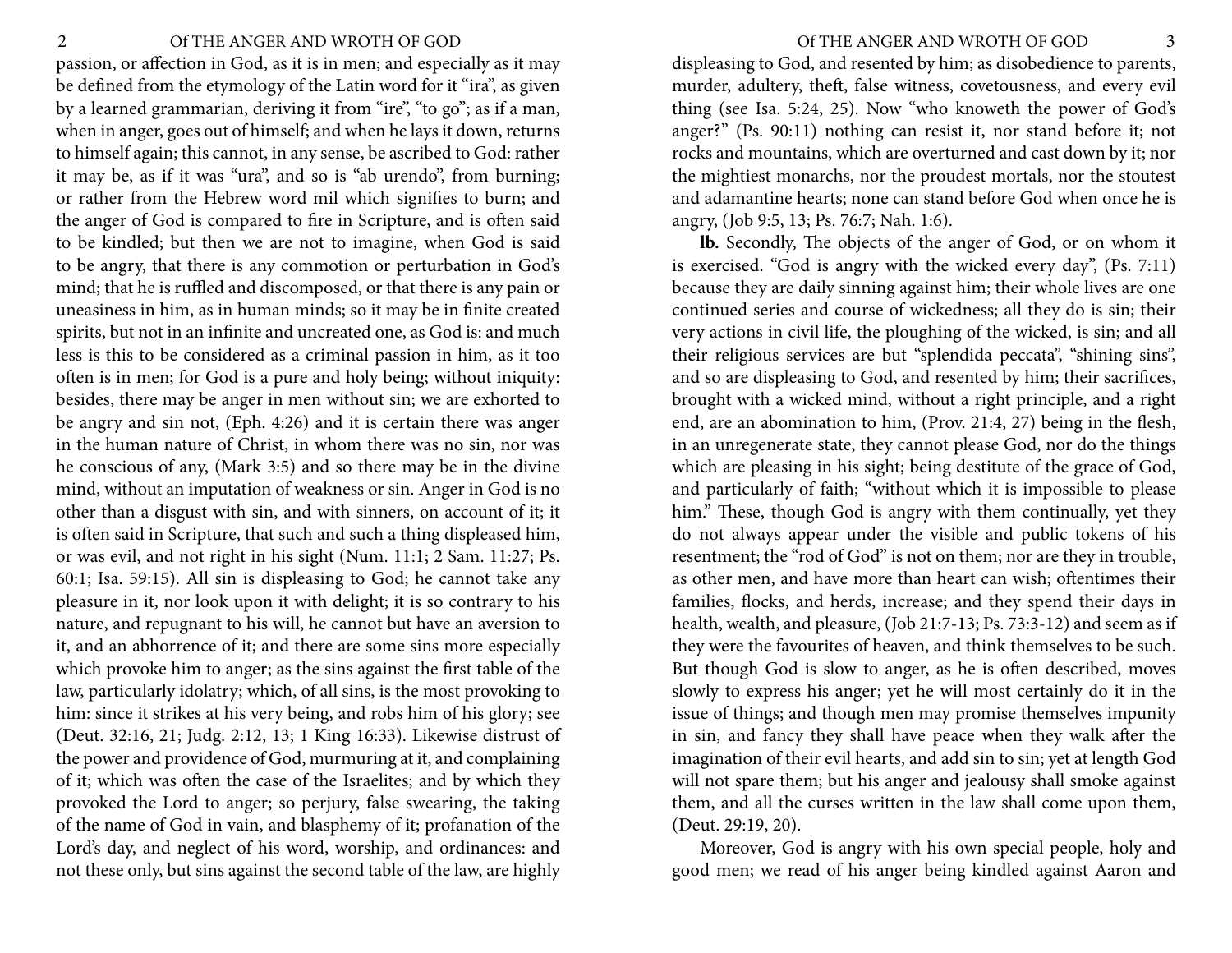Miriam, for speaking against Moses; and against Moses and Aaron, for not sanctifying him before the children of Israel; insomuch that neither of them were admitted to enter the land of Canaan; and against David, Solomon, and others, for sins committed by them. And this is not at all inconsistent with the love of God unto them: anger is not opposite to love; there may be anger in the nearest and dearest relatives; and where there is the most affectionate regard to each other: the anger of Jacob was kindled against his beloved Rachel; a father may be angry with his son, and chastise him for a fault, and yet dearly love him; and a son may be angry with a father, as Jonathan was with Saul, yet bear a true filial affection for him. God loves his people with an everlasting and unchangeable love, and never alters and varies in it; and yet may be angry, that is, displeased with them, and show his resentment at sin committed by them, by his chastisement of them, and still continue his love to them; for even that is done in love. Besides, the anger of God towards them, is often only in their sense and apprehension of it; when God goes forth towards them, in some dispensations of his, which are not agreeable to them, they conclude he is angry with them; and when these dispensations are varied, then they suppose his anger is turned away from them, (Isa. 12:1) so when he hides his face from them, and unbelief prevails, they interpret it, putting them away in anger, and shutting up his tender mercies in anger, (Ps. 27:9, 77:9) when he seems to turn a deaf ear to their prayers, and does not give an immediate answer to them; this they call being angry against the prayer of his people, (Ps. 80:4) and when he afflicts them, in one way or another, then they apprehend he comes forth in anger against them; and "they have no soundness in their flesh, because of his anger; nor rest in their bones, because of their sins", (Ps. 38:3) but when he takes off his afflicting hand, grants his gracious presence, and manifests his pardoning love and grace, then they conclude he has turned himself from the fierceness of his anger (Ps. 85:2, 3). Now this apparent anger, or appearance of anger, "endures but for a moment", (Ps. 30:5) a very short space of time indeed; though God hides his face from his people, and chides them for their sins: yet he does not keep anger for ever: this is the criterion by which he is distinguished from other gods, in that he retains not his anger

4 Of THE ANGER AND WROTH OF GOD Of THE ANGER AND WROTH OF GOD 5

for ever, because he delighteth in mercy, (Ps. 103:9; Mic. 7:18) and in this the anger of God towards his people, differs from his anger to wicked men, since the one is but for a moment, and the other is continual.

**II.** The Wrath of God is the heat of his great anger, (Deut. 29:24) it is his anger not only kindled and incensed, but blown up into a flame; it is the "indignation" of his anger, the "fury" and "fierceness" of it, (Isa. 30:30, 42:25; Hosea 11:9) and it seems to be no other than his punitive justice, and includes his will to punish sinners according to the demerit of their sins in strict justice; his threatenings to do it, and the actual execution of it; which is the vengeance that belongs to him, and he will recompense; even his vindictive wrath, or vengeful judgment; "What if God willing to show his wrath", &c.? (Rom. 9:22). Now the wrath of God may be considered,

**1.** As temporary, or what is executed in the present life; of which there have been many instances and examples, and there will be more; and a brief review of them will give a more enlarged idea of the wrath of God. Not to take notice of the apostate angels, whom God has cast down to hell; where, though they may not be in full torment, yet are dreadful instances of the wrath of God against sin; since not one of them have been spared, or have shared in pardoning grace and mercy. I shall only observe what examples of it have been, or will be, among men. The first instance of it is in the condemnation of Adam, and all his posterity, for the first sin, and for only one single sin of his. How great must that sin be! what sinfulness must there be in it! how greatly must the divine Being be incensed by it! in that, for it, he has caused death, that is, his wrath to pass in judgment on him, and all his offspring; so that, in consequence of it, all the children of Adam are the children of God's wrath. The next is the drowning of the old world, when full of violence and corruption; so that God repented he had made man in it, and it grieved him to the heart; and in his wrath he determined to destroy man and beast in it; and which he did, by bringing a flood on the world of the ungodly. Then follows another, though not so general; but limited and restrained to a part of the world; the cities of Sodom and Gomorrah, and others of the plain; whose inhabitants being notorious sinners, provoked the eyes of God's glory to such a degree, that he rained fire and brimstone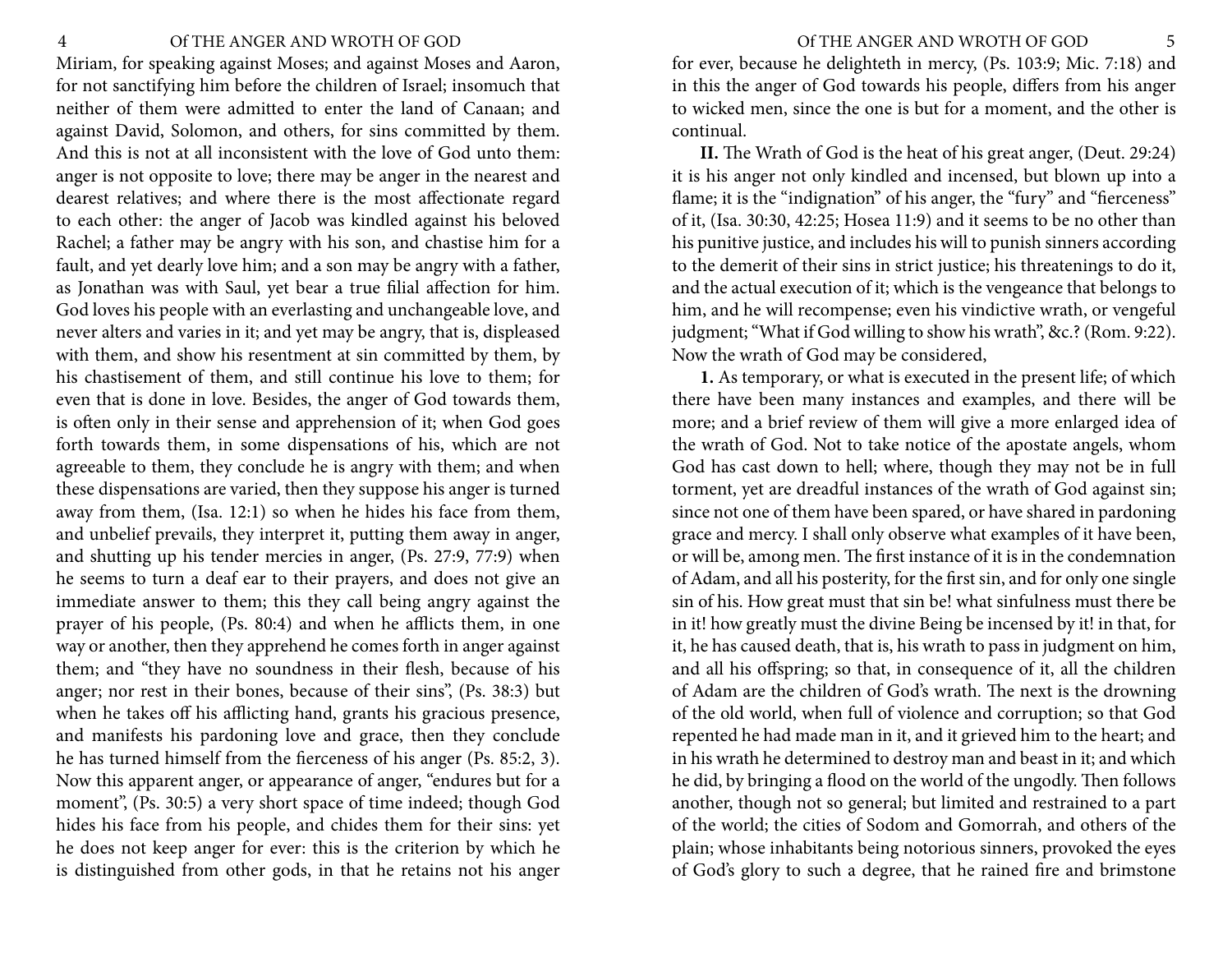### 6 Of THE ANGER AND WROTH OF GOD Of THE ANGER AND WROTH OF GOD 7

from heaven upon them; and set them as an example and emblem of mens' suffering the vengeance of eternal fire. The plagues inflicted on the Egyptians, for not letting Israel go, when demanded of them, is another instance of the wrath of God; for by inflicting these on them, he not only made a way to his anger, to show it forth, as the Psalmist says; but, as he also observes, "he cast upon them the fierceness of his anger, wrath, indignation, and trouble", (Ps. 78:49, 50). The children of Israel themselves often provoked the Lord to wrath; and brought it down upon them, for their sins; as at Horeb, when they made the calf; at Taberah, Massah, and Kibroth-hattaavah, where they murmured against the Lord, (Deut. 9:8, 19, 22) as they did likewise at the report of the spies, concerning the land of Canaan; when "God swore in his wrath, they should not enter into his rest." And again, upon the affair of Korah, and his accomplices, when wrath went forth from the Lord, and the plague began, (Num. 14:23, 16:46). Witness, also, each of their captivities; particularly their captivity in Babylon, through their mocking at, and misuse of the prophets of the Lord; so that wrath arose against them; and there was no remedy; and their last captivity, and destruction, by the Romans; when wrath came upon them to the uttermost; and under which wrath, and in which captivity they are to this day. Whenever the four sore judgments of God, the sword, famine, pestilence, and wild beasts, have been exercised in the world, as they often have been; they are always in wrath; and these with earthquakes, and such like uncommon events, are presignifications, and foretokens of greater wrath yet to come; and in a little while, the seven vials full of the wrath of God, will be poured forth on antichrist, and on the antichristian states; and the judgment of God will come on Babylon in one day. And when the end of all things is come, the earth, and all in it will be burnt with fire, and the heavens melt away with fervent heat; the day of the Lord will burn like an oven, and the wicked, like stubble, will be burnt up by it, and will have neither root nor branch left: all which will be expressive of the great wrath of God. But there is no greater instance of it, or what more fully demonstrates it, than what our Lord Jesus Christ suffered and endured as the Surety of his people, in their room and stead; when, their sins being imputed to him, were found on him, and he was stricken for them; the sword of justice was

sheathed in him; the vindictive wrath of God was poured forth upon him, to the uttermost of the demerit of sin; God spared him not: how inconceivably great must his wrath be against sin, when God spared not in the least his own dearly beloved Son, but suffered him to be put to the most exquisite pain, both in body and soul, for the sins of his people!

**2.** There is the wrath of God that is yet to come: the Scriptures speak of future wrath; wrath that will take place in the life which is to come; which in part, commences at the death of wicked men; and will be complete at their resurrection from the dead (Matthew 3:7; 1 Thess. 1:10). This is expressed by fire, than which nothing is more intolerable; even devouring fire and everlasting burnings, not to be endured; this is no other than the curse of the law that is broken; which not only reaches to this life, but to that which is to come; it is the same with the second death; which lies in a separation from God, and, in a sense of his hot displeasure; it is called hell and hell fire; the word for which, in the New Testament, is taken from Gehinnom, or the valley of Hinnom; where the Jews burnt their children in sacrifice to Molech; and which place, from the beating of drums in it, that the shrieks of the children might not be heard by their parents, was called Tophet; of which the prophet says, as an emblem of hell fire, or the fire of divine wrath; "Tophet is ordained of old-the pile thereof is fire, and much wood: the breath of the Lord, like a stream of brimstone, doth kindle it", (Isa. 30:33) which is an awful representation of the wrath of God. And by whatsoever term this state of wrath is expressed, it is always spoken of as what will continue for ever: it is called everlasting fire, everlasting punishment, everlasting destruction, "the smoke of torment, that ascends for ever and ever"; and for the commencement of which, in its full extent, there is a day fixed, called, "the day of wrath, and righteous judgment of God"; until which time God reserves wrath for his adversaries; it is laid up in store with him, among his treasures, and will be ever laying out, and pouring forth.

As to the objects of this wrath, seeing it is revealed against all unrighteousness and ungodliness of men; it lies against all that are unrighteous and ungodly; and as all have sinned, and are under sin, all are "children of wrath", (Eph. 2:3; Rom. 1:18, 3:9, 23) but there are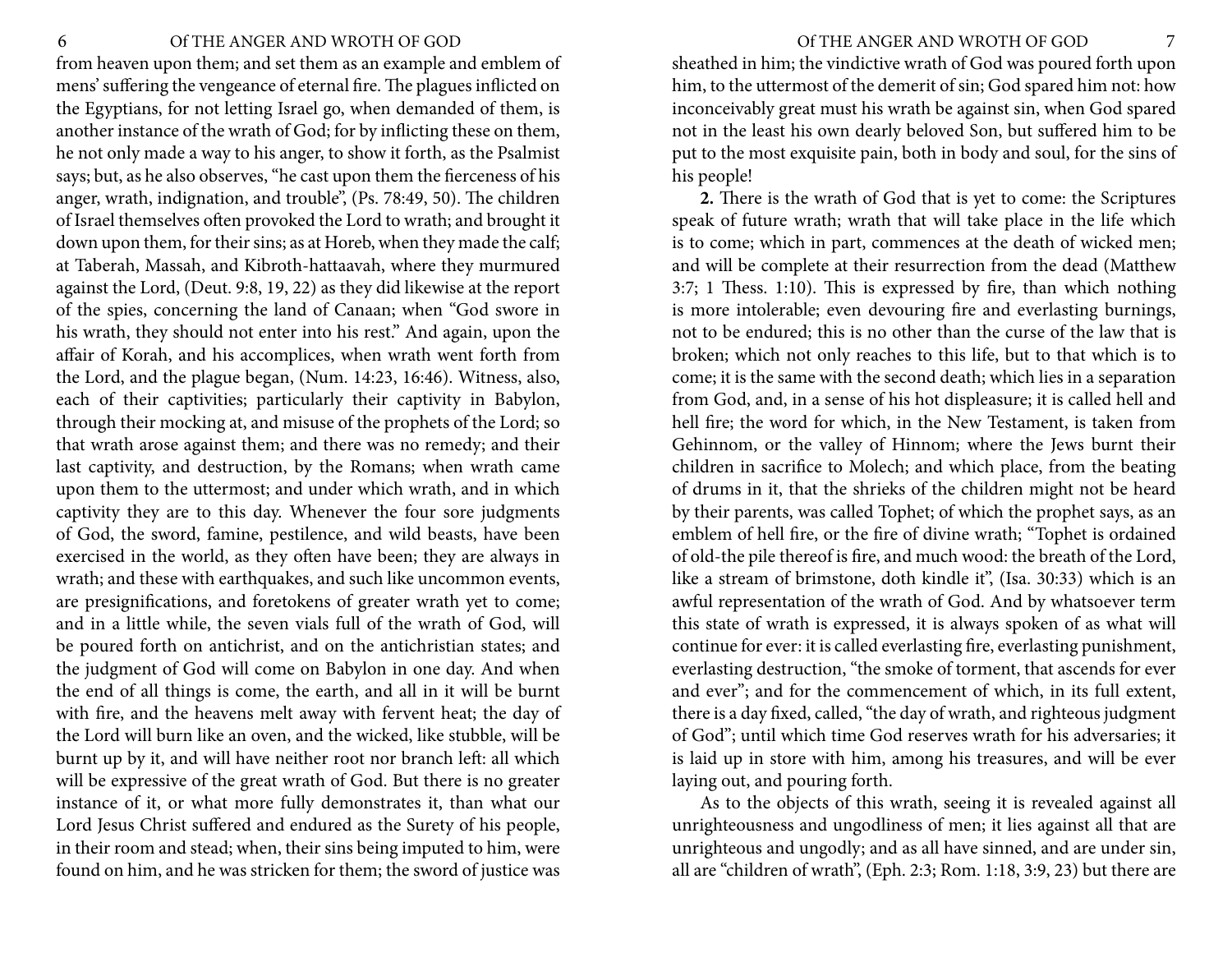## <span id="page-4-0"></span>8 OF THE ANGER AND WROTH OF GOD 9

some particularly described, on whom this wrath comes, and they are called "children of disobedience", (Eph. 5:5, 6; Col. 3:5, 6) such who are disobedient to the light of nature, rebel against it, and hold truth in unrighteousness, which that discovers; and so as they sin without law, they perish without law, (Rom. 1:18, 19, 21, 28, 2:12) and who also are disobedient to the law of God, break it, and are convicted by it, as transgressors, whom it pronounces guilty, and is the ministration of condemnation and death unto them; and who are disobedient to the gospel of Christ, obey not the truth, but obey unrighteousness, and are slaves to their sinful lusts and pleasures; on these come indignation and wrath, tribulation and anguish; even on every soul of man that does evil, (2 Thess. 1:8; Rom. 2:8, 9) they are also represented as unbelievers: "He that believeth not the Son, shall not see life; but the wrath of God abideth on him": he that does not believe that Christ is the Son of God, that he is the Messiah and Saviour of men, the sentence of wrath, which the law has passed on him, as a transgressor of that, remains; and since he denies divine revelation, rejects the gospel scheme, and disbelieves Christ as a Saviour, and salvation by him, there is no help for him; wrath is on him, and that without remedy, it must abide: now it is not any sort of unbelief for which this wrath is, and abides; not for that which is through the want of the means of faith, such as in heathens; for "how shall they believe on him of whom they have not heard?" (Rom. 10:14, 17) nor which is through the want of the special grace of faith, which is the gift of God, and peculiar to his elect, and which he only can give, and yet denies it; and which, without his grace vouchsafed, they can never have: but it is the disbelief of the report of the gospel, by such who have the opportunity of reading and hearing it, and yet either attend not to the evidence of it; or, notwithstanding that, reject it; they receive not the record God has given of his Son, and so make him a liar, than which nothing is more provoking to wrath (1 John 5:10). This was the case of the Jews of old, (John 3:19) and is of the deists of the present age. In short, the wrath of God comes upon men either for their sins against the light of nature, or against the law of God, or against the gospel of Christ.

There are some on whom no wrath comes here, nor hereafter; who are the vessels of mercy, afore prepared for glory: concerning

whom Jehovah says, "fury is not in me"; and to whom he is all love, "love" itself, (Isa. 27:4; 1 John 4:16) being sinners indeed, and transgressors of the law of God, they are children of wrath as others, (Eph. 2:3) which phrase not only means that they are deserving of wrath, but that, as they are sinners, they are found guilty of it; and not only found guilty, but are condemned unto it; they are really under the sentence of wrath, condemnation, and death; they are obnoxious to the curse of the law, which is no other than the wrath of God; they are liable to it, and in danger of it; and being so near it, how is it that they escape it, and are secured from it? They are secured from it by the decree of God, who has appointed them not to wrath, but to obtain salvation, (1 Thess. 5:9) which decree is unfrustrable by the oath of God, who has swore that he will not be wrath with them, (Isa. 54:9) which is immutable: by the suretyship engagements of Christ for them, to bear it in their room; and till that was done, God forbore to execute the sentence; called the forbearance of God, (Rom. 3:25) by Christ's actually bearing the chastisement of their peace; by being made a curse for them, and enduring the wrath of God in their room; whereby he delivered them from wrath to come, (Ps. 89:38; 1 Thess. 5:10) and by his righteousness imputed to them, through which, being justified, they are saved from wrath, (Rom. 5:9) though even these persons may have, at times, some apprehensions of the wrath of God; as, particularly, under first awakenings, and convictions of sin; when the law works a sense of wrath in them, and leaves in them a fearful looking for of judgment and fiery indignation; when they flee to Christ, from wrath to come, and say, "Lord, save us, or we perish"; and afterwards, when under the hiding of God's face, or his afflicting hand is upon them, they imagine that the wrath of God lies hard upon them, and his fierce wrath goes over them, (Ps. 88:7, 16; Lam. 3:1) but in reality, there is no wrath comes upon them now; their afflictions and chastisements are all in love; and there will be no curse hereafter; but they shall always see the face of God, and be "in his presence, where are fuliness of joy, and pleasures for evermore" (Rev. 3:19, 22:3, 4).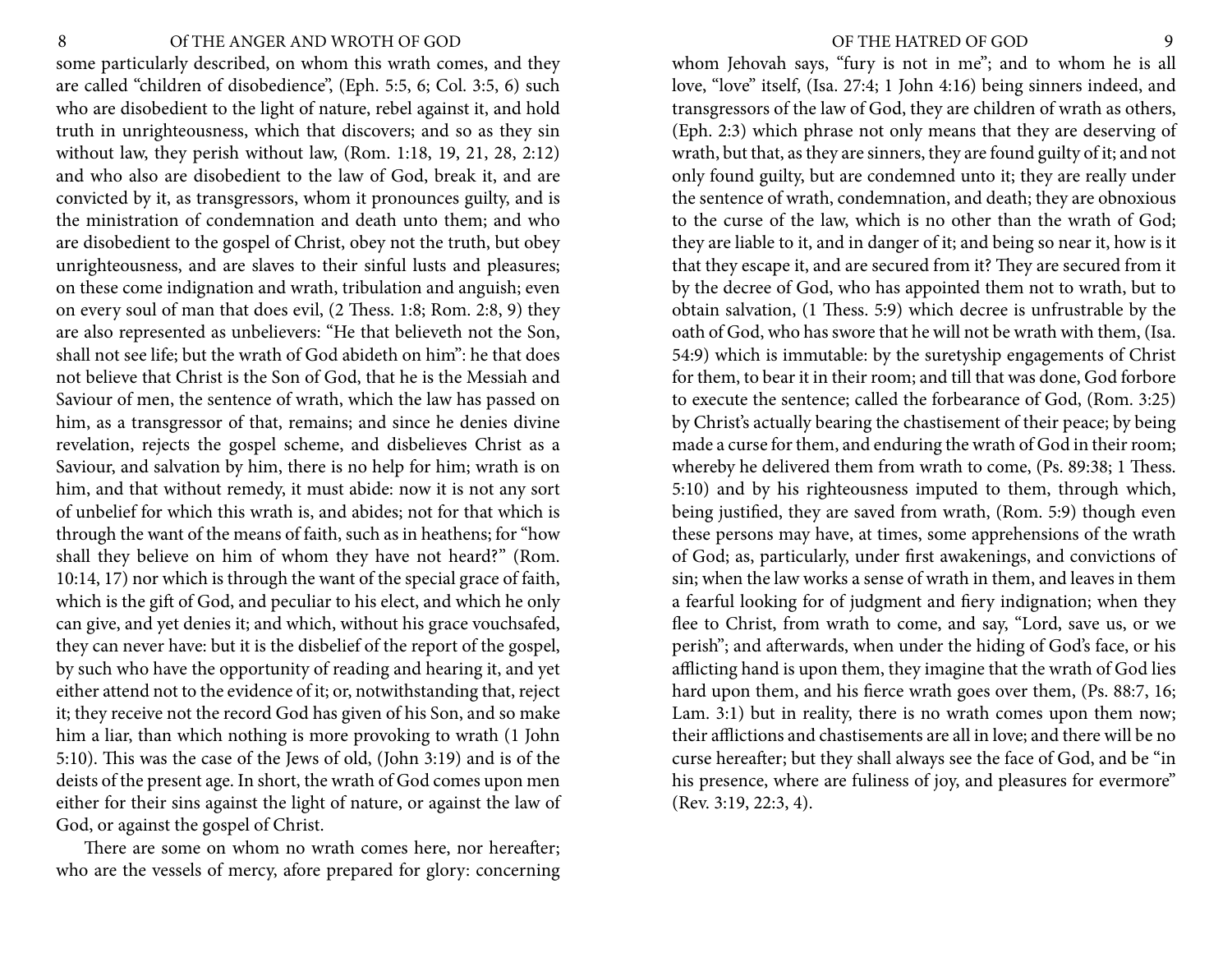# 10 OF THE HATRED OF GOD 11 **Chapter 18 OF THE HATRED OF GOD.**

## **[You May View This on Youtube Click Here](https://youtu.be/3FrGc3d2Ks4)**

There are some<sup>1</sup> that deny that hatred belongs to God; or that he hates anything; and urge a passage in the Apocrypha, "Thou lovest all beings, and hatest none of these that thou hast made; " (Wisdom 11:24) which is true of the creatures of God, as such; for as they are made by him they are all very good; and are loved, delighted in, and not hated by him. Nor is hatred to be considered as a passion in him, as it is in men; who is a pure, active Spirit, and is solely agent, and not a patient; is not capable of suffering anything: much less as it is a criminal passion, by which men, in their worst estate, are described, "hateful", and "hating one another", (Titus 3:3) since he is a perfectly holy Being, and without iniquity. Yet the scriptures do, in many places, attribute to him hatred both of persons and things, (Ps. 5:5; Zech. 8:17) and most truly and rightly; and this may be concluded from love being in God, as has been shown; though this is made use of as an argument against it, because opposite to it; but where there is love of any person or thing, there will be an hatred of that which is contrary to the object loved: thus good men, as they love those that are good, like themselves, and good things, so they hate that which is evil; they love God, the chiefest good; and they hate sin, the chiefest evil, as diametrically opposite to him, (Ps. 97:10; Amos 5:15). So the righteous Lord, as he loves righteousness and righteous men, his people; as they are clothed in the righteousness of Christ, and found in the ways of righteousness, so he hates unrighteousness, and unrighteous men; for to the Son of God he saith, "thou lovest righteousness, and hatest iniquity; therefore God, thy God, hath anointed thee with the oil of gladness above thy fellows", (Ps. 45:7) besides, it is a virtue, yea grace, in good men, to hate sin that dwells in them, and is committed by them, as the apostle did, (Rom. 7:15) for without the grace of God it is not hated; and also to hate them that hate the Lord, as David did, and for the truth of which he appeals to God, "Do not I hate them, O Lord that hate thee? I hate them with perfect hatred" (Ps. 139:21, 22). Now if it is a virtue, or owing to

the grace of God in them, that they do hate sin and sinners, then this must come from God, from whom all grace, and every good gift comes; and consequently must be in him, in a higher degree, even in the most perfect manner; to all which may be added, that hatred, when ascribed to God, sometimes signifies no other than his will to punish sin and sinners, and his execution of it, (Ps. 5:5, 6) and so is an act of justice, of punitive justice; "And is God unrighteous, who taketh vengeance?" No; he is righteous in that, as he is in all his works (Rom. 3:5). For the further illustration of this point, I shall consider both what that is; and who they are God is said to hate.

**1.** What that is he hates, that is sin; and this is consistent with his not hating any of his creatures; for sin is no creature of his; he is not the author of sin; all the creatures he made were very good; but sin was not among them; every creature of God is good, and not to be refused, rejected, and hated by men; as none are by God, as such; but sin is not any of them. Sin must be hateful to God, since it is so contrary to his nature, to his will, and to his righteous law. All sin is an abomination to him; but there are some sins that are particularly observed as hated by him, as idolatry, (Deut. 16:22; Jer. 44:3-5) perjury, (Zech. 8:17) all insincere and hypocritical acts of worship, (Isa. 1:14, 15; Amos 5:21) sins against the two tables of the law; as murder, which stands among the six things which God hates, (Prov. 6:16-18) fornication, adultery, community of wives; the deeds of the Nicolaitans he is said to hate, (Rev. 2:6, 15) theft, robbery, rapine, and violence of every sort; all kind of injury to the persons and properties of men, (Ps. 11:5; Isa. 61:8) and every evil thing a man may imagine against his neighbour (Zech. 8:17). And all this is true of each of the divine persons. God the Father has shown his hatred of sin by the judgments he has executed in casting down from heaven to hell the angels that sinned, driving Adam and Eve out of paradise, bringing a flood upon the world of the ungodly, raining fire and brimstone on Sodom and Gomorrah; with other instances in following ages, and later ones; and by the chastisements of his own people, when they sin and transgress his law; but in nothing more than by the condemnation of sin in the flesh of Christ, when he suffered in the room and stead of his people, as their Surety and Saviour; and so by the punishment of wicked men to all eternity. The

<sup>1</sup> Aquinus contr. Gentiles, 1. 1. C.96. Vid. Fravcisc. Silverter. In ibid.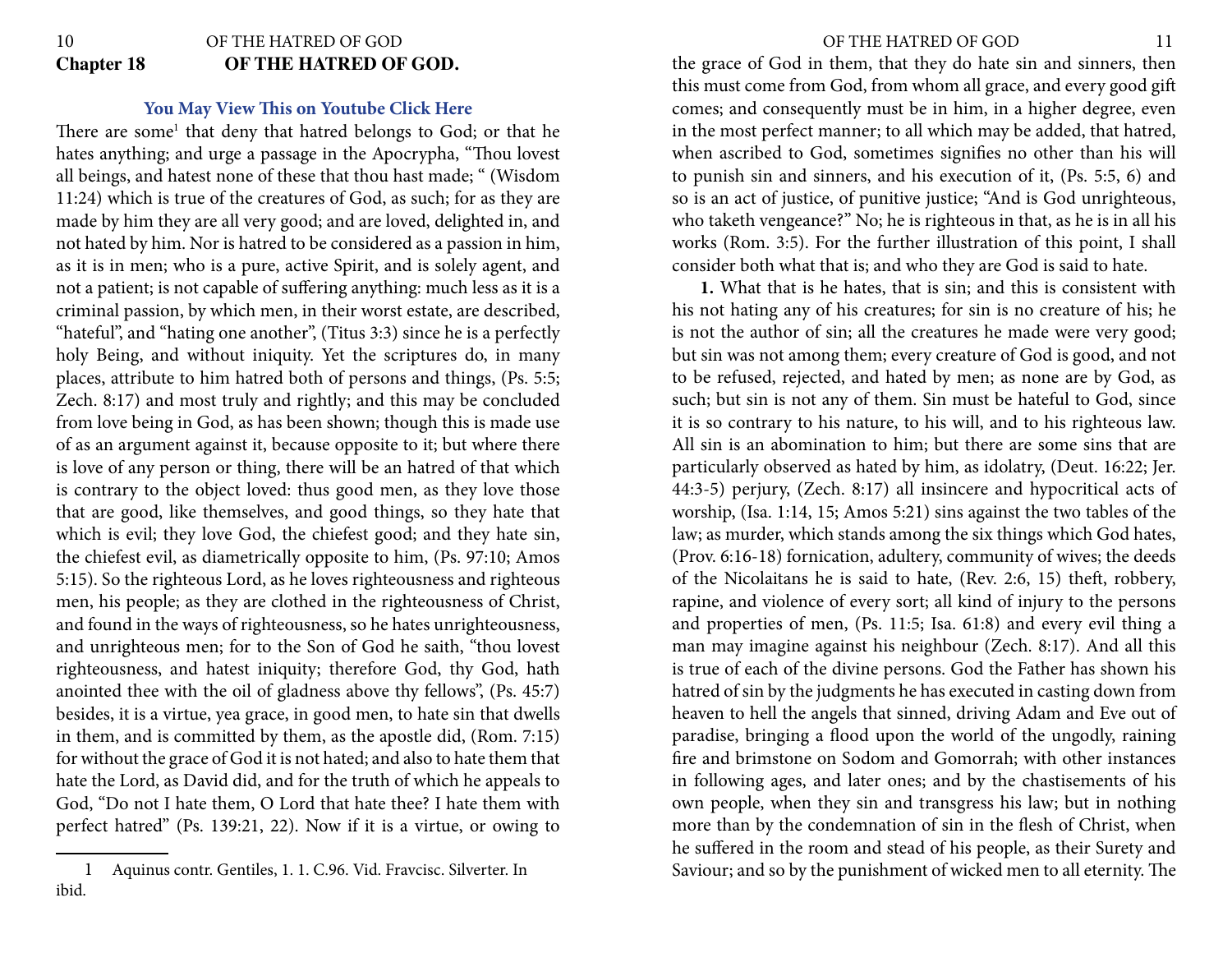Son of God has given sufficient proof of his loving righteousness, and hating iniquity, of whom these things are expressly said, (Ps. 45:7; Heb. 1:8, 9) and are true of him as a divine person, and as Mediator, and as man; and this he has done by inveighing against the sins of the Jews in his time; by his severe usage of the buyers and sellers in the temple; and by his exhortations and threatenings to men to sin no more, lest worse things came unto them: and the Holy Ghost is not only grieved by the sinful actions and behaviour of men; but may be vexed by them, so as to turn to be their enemy, and fight against them (Isa. 63:10). Which leads me to consider,

**2.** Who they are that God hates; and they are sinners, "workers of iniquity", (Ps. 5:5) not men, as men, but as sinful men; and not all that sin, or have sin in them; for then all would be hated, for all have sinned in Adam, and by; actual transgressions; and none, even the best of men, are without it, (Rom. 3:23; 1 John 1:8) but "workers" of it, traders in it, whose whole lives are one continued series of sinning; to those it will be said, I "never knew you"; I never loved you, I always hated you; "depart from me, ye that work iniquity", (Matthew 7:23), make a trade of it; make it the business of their lives, continually and constantly commit it, (John 8:34; 1 John 3:8, 9) and God is impartial, he hates "all the workers of iniquity; and brings down his indignation and wrath, tribulation and anguish, on every soul of man that does evil, of the Jew first, and also of the Gentile" (Rom. 2:8, 9). The scriptures speak of an hatred of some persons antecedent to sin, and without the consideration of it; which, though it may be attended with some difficulty to account for; yet may be understood in a good sense, and consistent with the perfections of God, and with what has been said of his hatred of sin and sinners; for thus it is said of Jacob and Esau, personally considered; "Jacob have I loved, but Esau have I hated", (Mai. 1:2) and which was before the one had done any good, or the other done any evil; as the apostle expressly says, (Rom. 9:11-13). "The children not being yet born, neither having done any good or evil; that the purpose of God, according to election, might stand; not of works, but of him that calleth; it was said unto her", to Rebekah, the mother of them, while they were in her womb, "the elder shall serve the younger; as it is written, Jacob have I loved, but Esau have I hated". And what is said

### 12 OF THE HATRED OF GOD OF THE HATRED OF GOD 13

of these, is true of all the objects of election and non-election. And now let it be observed, that this hatred is to be understood, not of any positive hatred in the heart of God towards them, but of a negative and comparative hatred of them; that whereas while some are chosen of God, and preferred by him, and are appointed to obtain grace and glory, and to be brought to great dignity and honour; others are passed by, neglected, postponed, and set less by; which is called an hatred of them; that is, a comparative one, in comparison of the love shown, and the preference given to others; in this sense the word is used in (Luke 14:26). "If any man hate not his father, and mother, and wife, and children, and brethren, and sisters, yea, and his own life also, he cannot be my disciple": the meaning of which cannot be, that a man must have positive hatred of such near relations, and of his own life; but that he should be negligent of these in comparison of Christ; postpone them to him, set less by them, have a less affection for them than him, and so prefer him unto them; in like sense are we to understand the above expression concerning Esau, and all reprobates: and that this may appear yet clear, it should be observed, that in this business there are two acts of the divine will; the one is a will not to bestow benefits of special goodness; not to give grace, nor to raise to honour and glory: and this God may do antecedent to, and without any consideration of sin; but act according to his sovereign will and pleasure, since he is under no obligation to confer benefits, but may bestow them on whom he pleases; as he himself says, "Is it not lawful for me to do what I will with mine own?" (Matthew 20:15). The other act of the divine will is, to inflict evil; and that is always for sin, and in consideration of it; for though sin is not the cause of the act of the will, it is the cause of the thing willed, which is not willed without the consideration of it; they are the wicked God has made, or appointed to the day of evil, and no other; ungodly men, whom he has foreordained to that condemnation, vessels of wrath, fitted for destruction by sin; on whom it is the will of God to show his wrath, and make his power known (Prov. 16:4; Jude 1:4; Rom. 9:22). In the one act, hatred, or a denial of grace, is without the consideration of sin; in the other, hatred, or a will to punish, is with it; punishment being only willed for it: but then God never hates his elect in any sense; they are always loved by him; to which